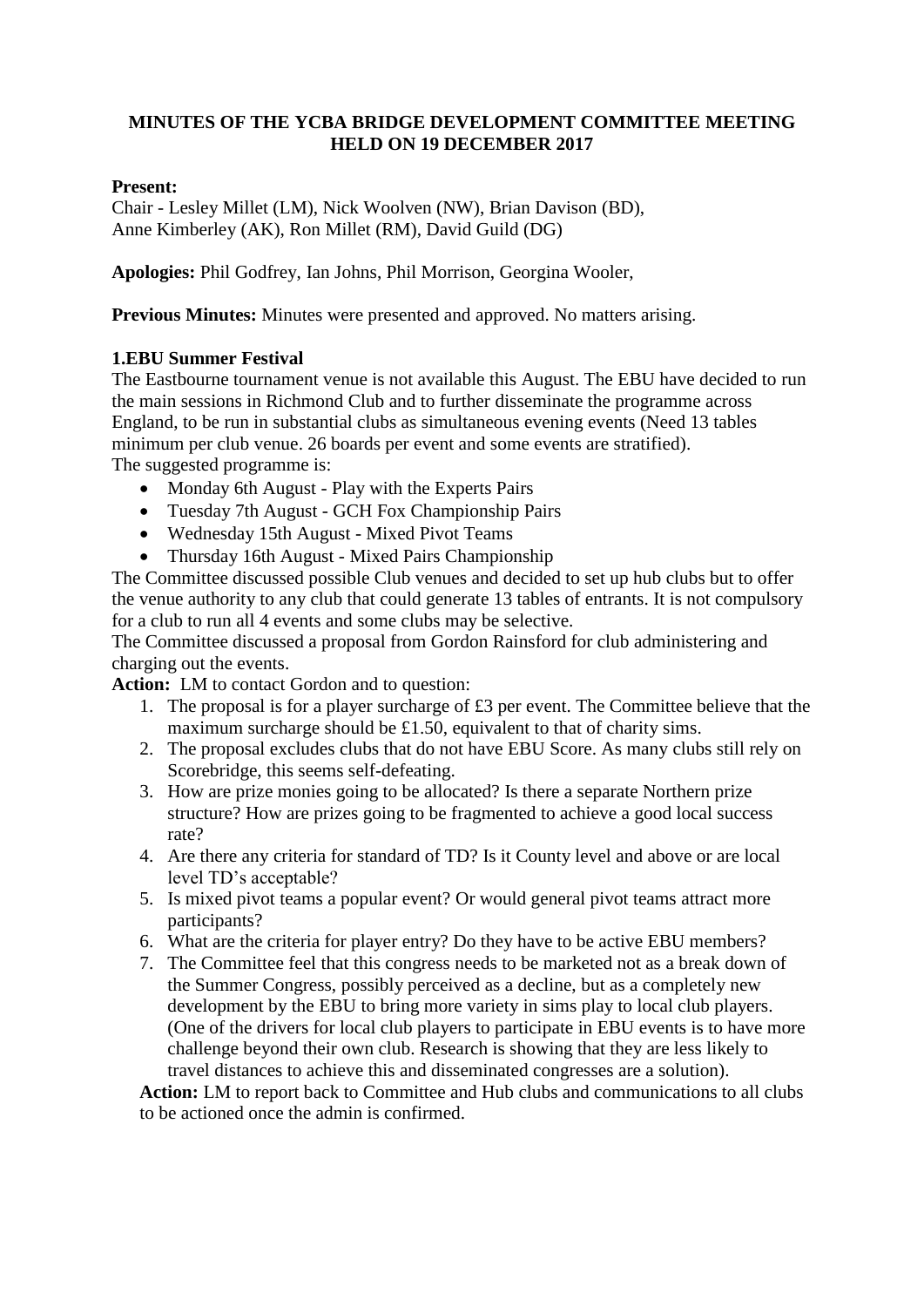## **2. County Membership Definition**

Following the last YCBA Board meeting, there has been a lot of correspondence discussion regarding the inclusion/exclusion criteria of a player in County competitions. **Action:** Phil Godfrey, John Hayton and Robin Jepson to work up a robust definition of a YCBA member and to present this before the next Development Committee Meeting.

## **3. Seminars for 2018**

Ageed that the futures seminars programme needs to be structured at least 9 months ahead to secure speakers. The main speaker criterion is for ability to deliver an enthralling seminar rather than speaker's play prowess.

Seminars need to be before the November start of the league season. The seminars are to be stratified:

Top level at queen and above – probably September or October

Improver level - probably Christmas to Easter

Intermediate level – probably Easter to Summer.

NW to format schedule and have overall programme responsibility assisted by all. Fiona Brown unlikely to be available for 2018 schedule. Speaker contacts to include:

**Actions:** NW for Ian Payne intermediary to David Bakhshi, BD/Jim Edwards for Andrew Robson, LM for Tom Copeland**.** 

### **4. Membership Project – Yorkshire Marketing Campaign**

The Committee discussed DG's latest Progress Report 18 December 2017. Actions were:

Garforth BC

**Action:** DG to progress the marketing donation from the Club. DG to monitor continuance of the Club and have contingency plans formalised if collapse. Ripon City BC

**Action:** DG to ensure the Club have the EBU include them on the grants list for a duplimator in anticipation of the grant being resurrected.

RM reported that EBED were struggling to provide a Yorkshire Teachers list but hoped to have this in hand for calendar year end. The Committee discussed the priorities for EBED monetary assistance for starting and transitioning a bridge club and decided these as:

- 1. Funding of teacher rooms
- **2.** Funding of equipment to take clubs from hand casting to computerised scoring Equipment to include servers and duplimators and may be lease/rental schemes.

### **5. City Centre bridge play**

Tom Copeland and Alan Haywood of Leeds BC are progressing this for start date 19 Jan 2018 6pm to 8pm at Alan's work place with 16 players to start. To buy bridge equipment: **Actions:** LM to buy 4 bridge tables + cloths. BD to supply bidding boxes + buy aluminium carry case.

### **6. Report on the Northern Counties Working Party**

Discussed. As already separately documented, no actions were required.

### **7.Sponsorship of EBU Juniors Team & Junior Congresses**

This item has arisen as the EBU Juniors 32 player squad have qualified for the World Bridge Congress in China this year and need £70,000 funding for flight and accommodation. The